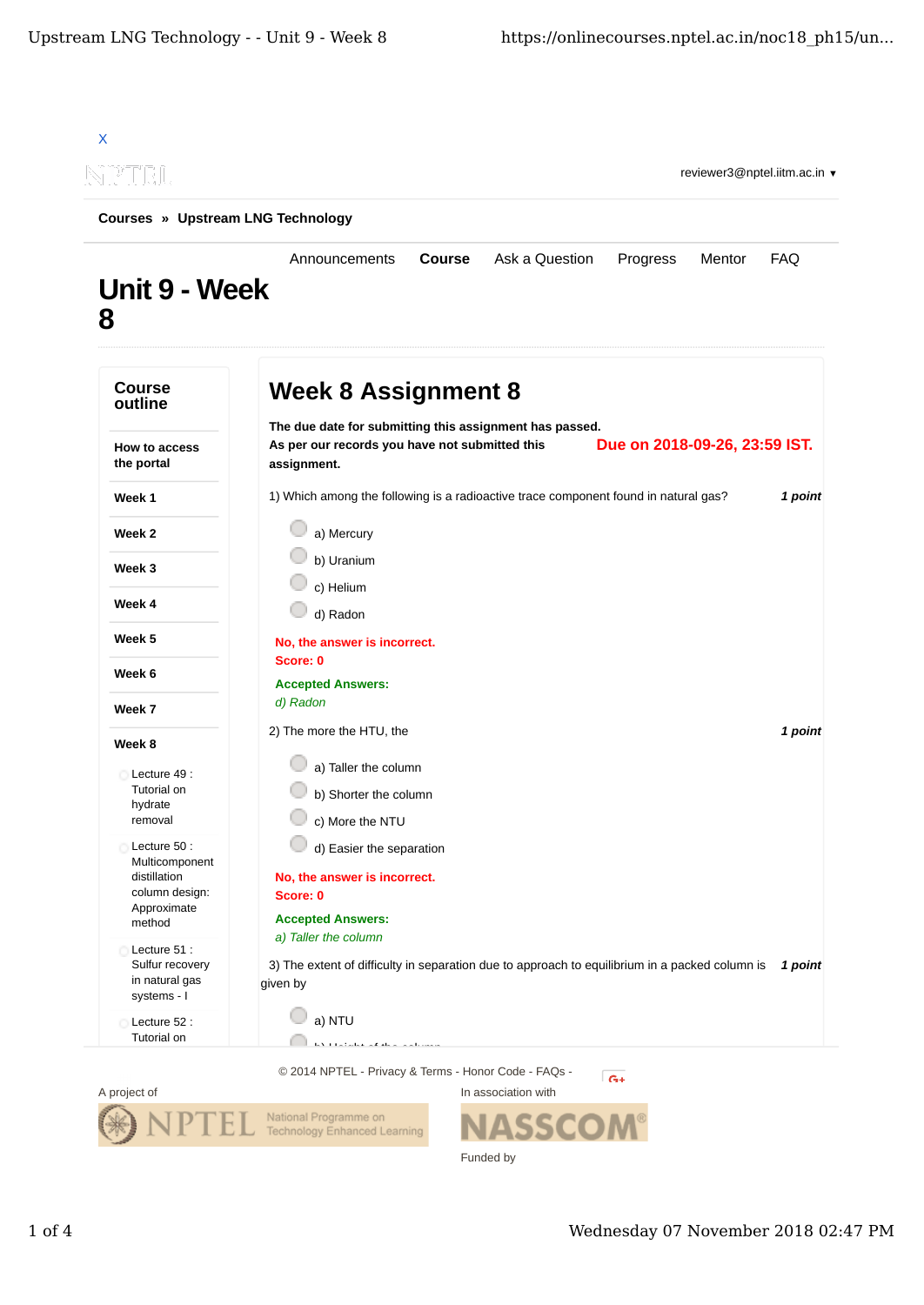## Upstream LNG Technology - - Unit  $9$  - Week  $8$

| Lecture 55 :                          | a) NTU                                                                                                                                                                                                             |
|---------------------------------------|--------------------------------------------------------------------------------------------------------------------------------------------------------------------------------------------------------------------|
| Trace<br>components in<br>natural gas | ce De<br>4) Which among the following is NOT a desired property of a solvent in absorption<br>1 point                                                                                                              |
|                                       | a) Low viscosity                                                                                                                                                                                                   |
| Lecture 56 :<br>Helium                | b) High volatility                                                                                                                                                                                                 |
| recovery,                             | c) High solubility                                                                                                                                                                                                 |
| upgradation<br>and purification       |                                                                                                                                                                                                                    |
| Lecture 57:                           | d) Low flammability                                                                                                                                                                                                |
| Fundamentals                          | No, the answer is incorrect.                                                                                                                                                                                       |
| of absorption<br>and stripping        | Score: 0                                                                                                                                                                                                           |
| for natural gas                       | <b>Accepted Answers:</b><br>b) High volatility                                                                                                                                                                     |
| processing                            |                                                                                                                                                                                                                    |
| Lecture 3 :<br>Corrigendum            | 5) Heavy key (HK) components are<br>1 point                                                                                                                                                                        |
|                                       | a) Less volatile of the key components                                                                                                                                                                             |
| Lecture 5 :<br>Corrigendum            | b) More volatile of the key components                                                                                                                                                                             |
| Lecture 6 :                           | c) Components lighter than the low key components                                                                                                                                                                  |
| Corrigendum                           | d) None of the above                                                                                                                                                                                               |
| Lecture 35 :                          |                                                                                                                                                                                                                    |
| Corrigendum                           | No, the answer is incorrect.                                                                                                                                                                                       |
| Lecture 9 :<br>Corrigendum            | Score: 0                                                                                                                                                                                                           |
|                                       | <b>Accepted Answers:</b><br>a) Less volatile of the key components                                                                                                                                                 |
| Lecture<br>Material                   | 6) The number of stages $(n)$ required to compress a natural gas from 75.947 to 4569 kPa<br>1 point                                                                                                                |
| Quiz: Week 8                          | (gauge) with a compression ratio (CR) of 3:1 for each stage is                                                                                                                                                     |
| Assignment 8                          |                                                                                                                                                                                                                    |
| Feedback for                          | $a)$ 4                                                                                                                                                                                                             |
| Week 8                                | b) $2$                                                                                                                                                                                                             |
| Week 9                                | c) 5                                                                                                                                                                                                               |
| Week 10                               | $d)$ 3                                                                                                                                                                                                             |
|                                       | No, the answer is incorrect.                                                                                                                                                                                       |
| Week 11                               | Score: 0                                                                                                                                                                                                           |
| Week 12                               | <b>Accepted Answers:</b>                                                                                                                                                                                           |
|                                       | $d)$ 3                                                                                                                                                                                                             |
| <b>Download</b><br>Videos             | 7) The molar mass of a natural gas (M) is 20 g/mol, while the ratio of heat capacities ( $y$ ) is<br>1 point                                                                                                       |
|                                       | 1.15. If the compressor is 100% efficient, reversible work required to compress the natural gas mixture<br>from 61.947 to 448.685 kPa (gauge) isothermally $(w_s)$ with an initial temperature $(T_1)$ of 300 K is |
| Assignment                            |                                                                                                                                                                                                                    |
| Solution                              | a) -1514.0 kJ/kg                                                                                                                                                                                                   |
| <b>Interactive</b>                    | b) -151.4 kJ/kg                                                                                                                                                                                                    |
| <b>Session with</b><br>Students       | c) -121.8 kJ/kg                                                                                                                                                                                                    |
|                                       | d) -256.4 kJ/kg                                                                                                                                                                                                    |
|                                       |                                                                                                                                                                                                                    |
|                                       | No, the answer is incorrect.<br>Score: 0                                                                                                                                                                           |
|                                       | <b>Accepted Answers:</b>                                                                                                                                                                                           |
|                                       | b) $-151.4$ kJ/kg                                                                                                                                                                                                  |
|                                       | 8)<br>1 point                                                                                                                                                                                                      |
|                                       |                                                                                                                                                                                                                    |
|                                       |                                                                                                                                                                                                                    |